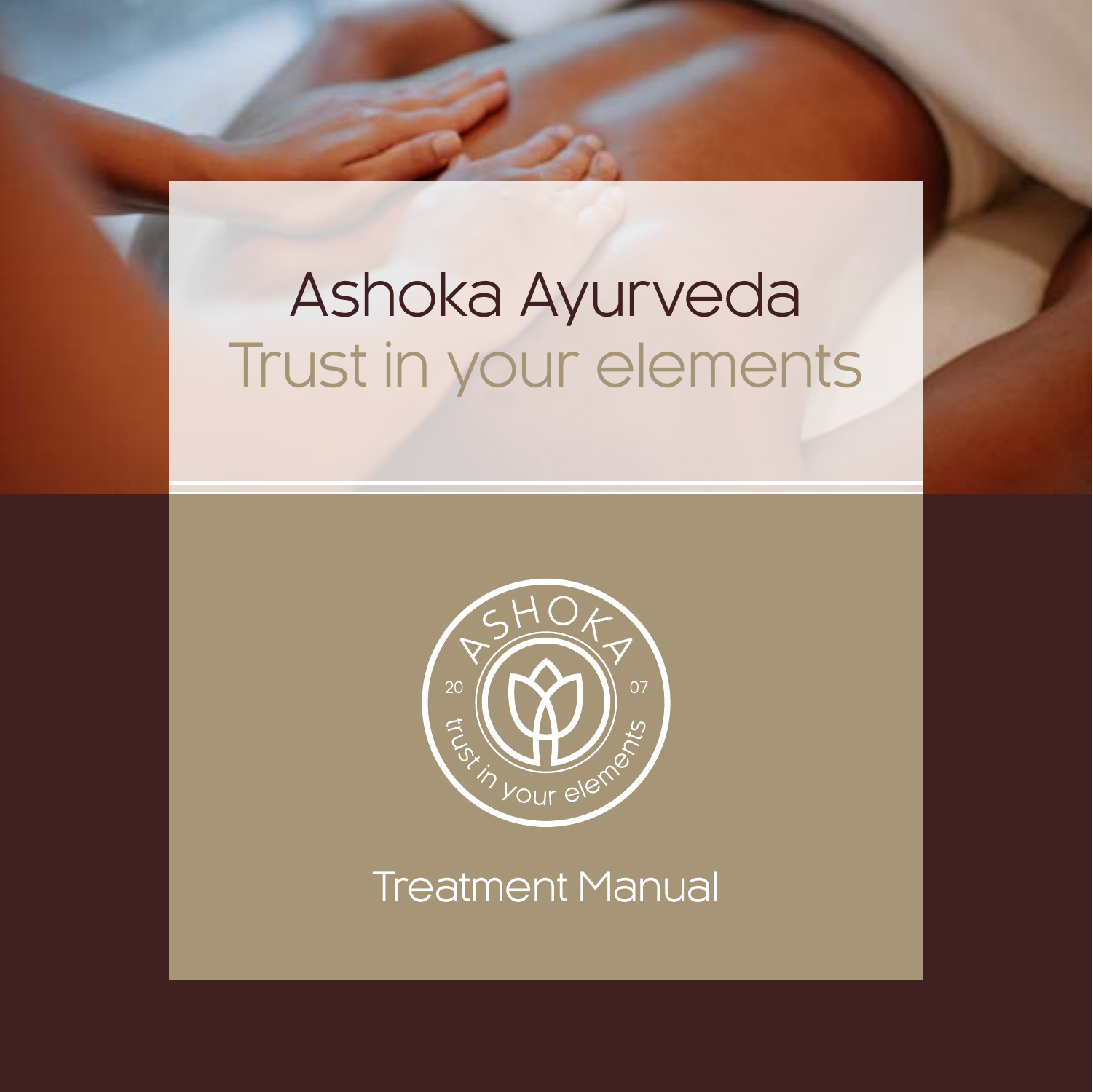## Dear guest,

my team and I warmly welcome you to our Ashoka Ayurveda cure centre in Madeira. We hope you enjoy your stay and hope you have a successful visit. In the next few days, you will experience an exciting journey to your inner self. We look forward to helping you discover your true nature and to bring you in line with it.

From an Ayurvedic point of view, the destiny of us human beings is revealed through our unique constitution. Our Ayurveda doctor will determine your unique constitution and then decide on a therapy plan that is tailored for you. Below, you will find an overview of our treatments and everything else our team has to offer.

Should you wish to have a personal conversation with me, I will be glad to assist you at the cure centre by appointment should you have questions, requests or require clarifications.

I wish you wonderful days of relaxation – free of worries.

Kind regards,

Your Birgit Moukom



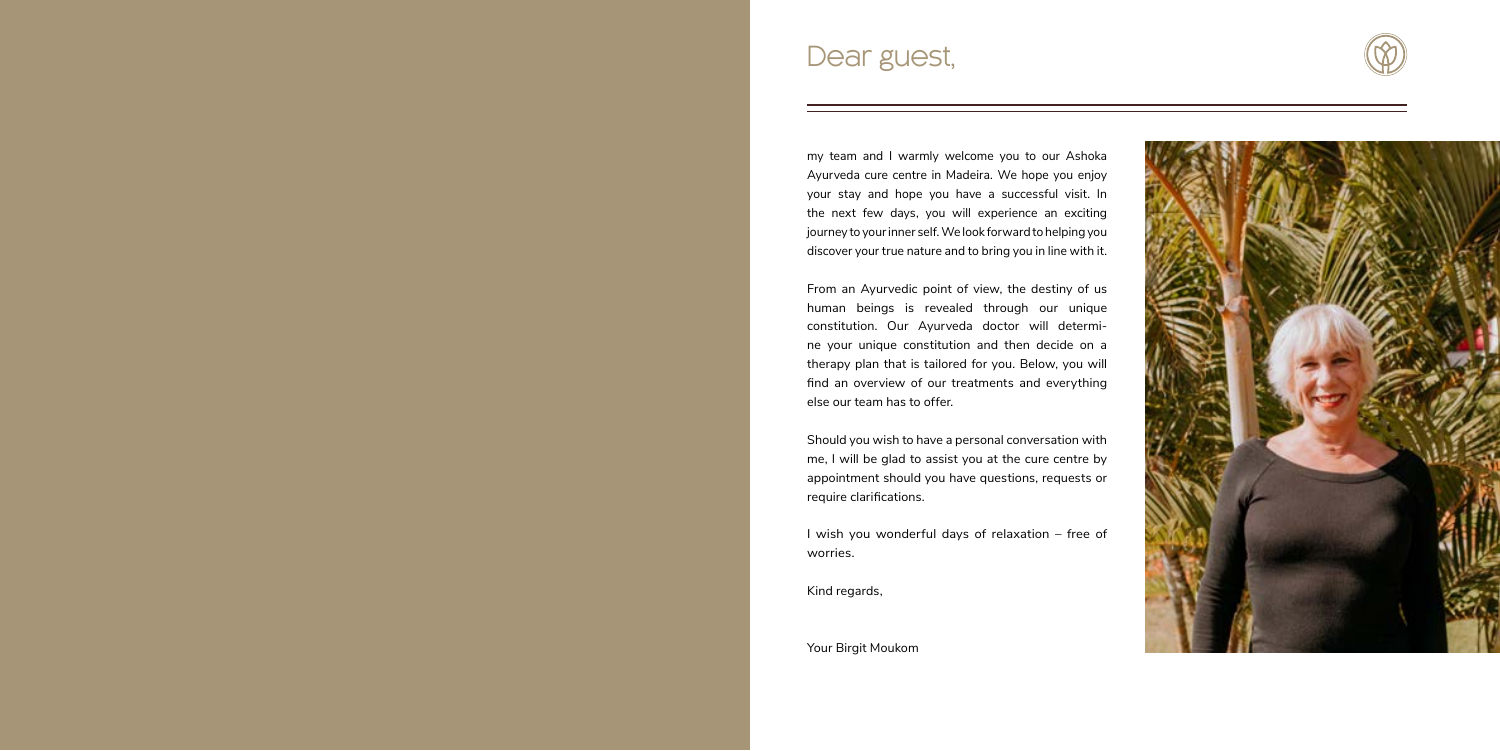## Determining your constitution: The three doshas



In the long run, it is not possible for us to live counter to our own original nature. And yet most of us are at war with our physical or mental faculties. We identify more with the dark side of our constitution than with the potential that lies dormant within us.

Only by using and testing our strengths that match our type we will become aware of the unimagined possibilities of our true self. Vata can always rely on a good idea, even in the greatest need, pitta on intelligence and kapha on stability and adaptability.





It is a fascinating experience what our heartbeat, the coating and texture of our tongues as well as our physical appearance say about our true personality. This allows conclusions to be drawn about health, illness, likes and dislikes.

According to the basic principles, the weighting and expression of the three **doshas vata, pitta, and kapha** are encoded at the genetic and biological level to define one of seven possible constitutional types.

Every human being has three forces at work inside them: **the doshas.**

**Vata** embodies the principle of movement (also mental mobility); **pitta** is the fire and the transformation power (digestion, enzymes); and **kapha** provides stability and firmness (bones and lymph) in the body. Your individual constitution determines how these are arrayed inside.



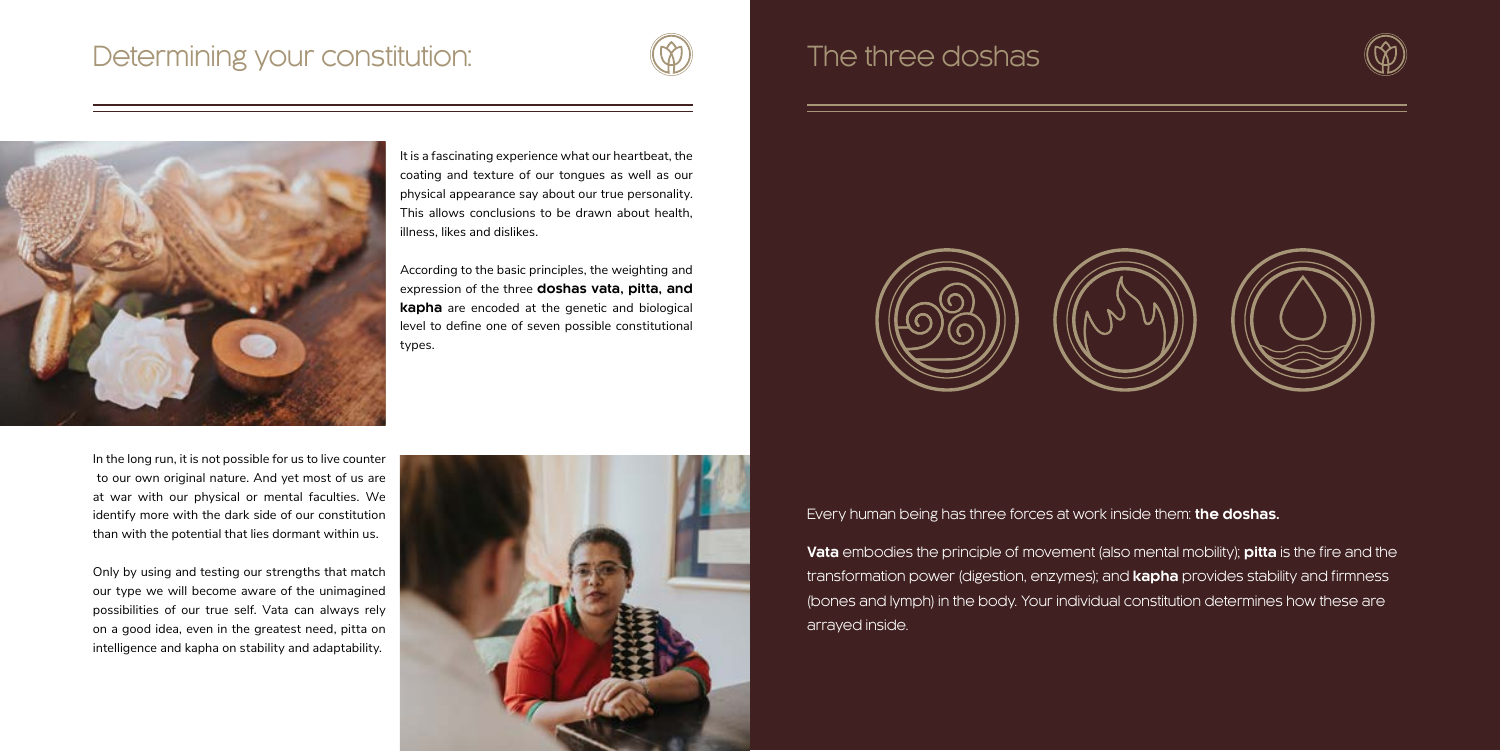

## Types at a glance Types at a glance



## **Vata type**

**Vata:** People with a dominant vata are mostly very slim, wiry and creative. They are always on the move, easily get cold and have difficulty coming to rest.

**Too much vata:** Stress, insecurity and constant overloading can overwhelm the vata. This is expressed, for example, in insomnia, nervousness, lack of concentration and fears.



## **Pitta type**

**Pitta:** Powerful, determined, ingenious – these are pitta types. They have a strong digestion, plenty of assertiveness and are always in action.

**Too much pitta:** Heartburn, diarrhoea, or skin impurities are evidence of an excess of pitta. Those affected quickly respond with irritation.

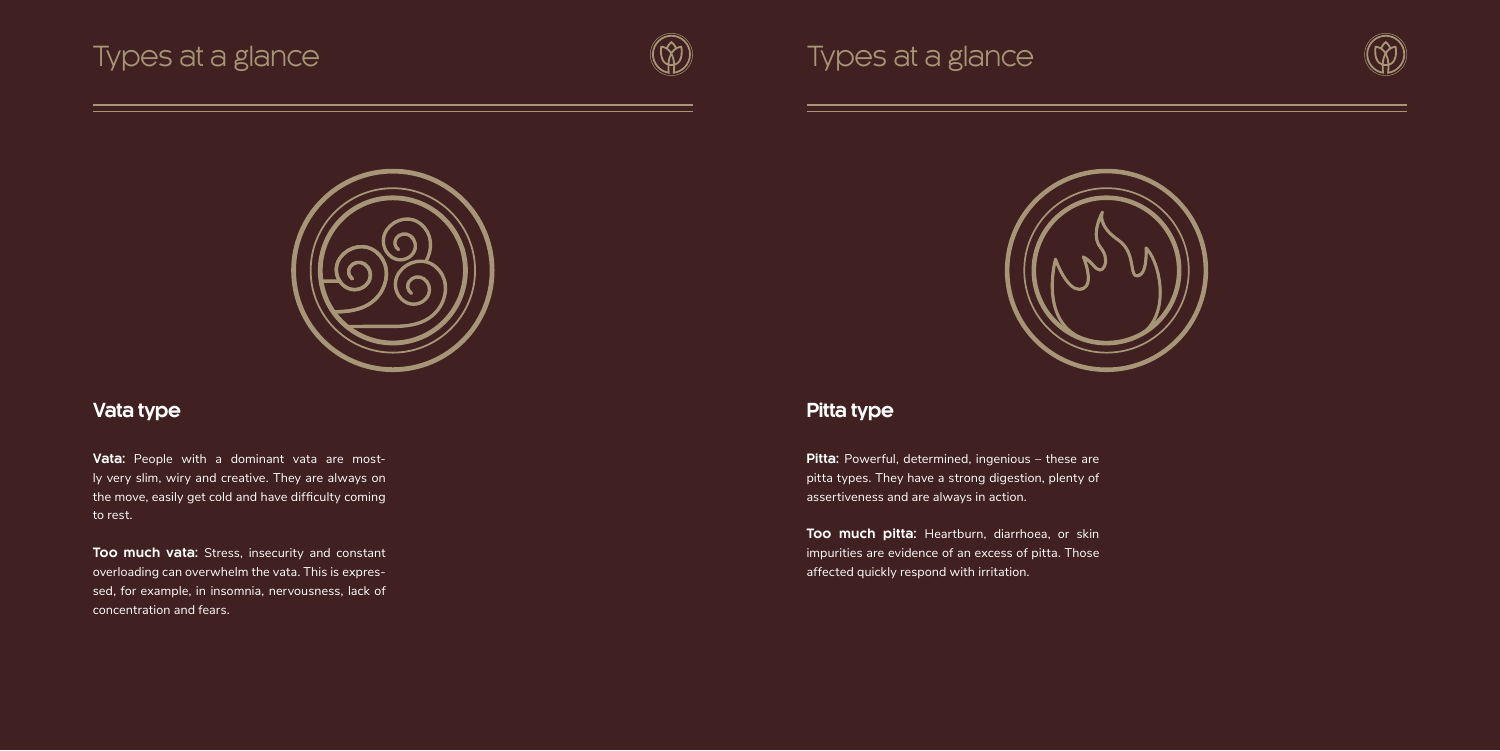### **Abhyanga**

Abhyanga is an Ayurvedic massage in which the whole body is gently massaged with oils based onherbs. The massage is a healing therapy and helps the body to renew itself and to receive nourishment.

**Benefit:** The oil massage calms your nerves, tenses your muscles and relieves stress. A pleasant, refreshing and nourishing therapy that helps prevent many diseases.

**Application:** Warm oil that contains herbs is spread over the entire body and gently rubbed in. This is an ideal application to balance all doshas.





## **Shiro-Abhyanga**

Shiro-Abhyanga refers to the Ayurvedic head massage. Shiro means head and abhyanga refers to the oil massage. Shiro-Abhyanga treats stressproducing points such as head, shoulders, face, neck, etc. The massage brings about mental stability, calmness, and clarity.

**Benefit:** Shiro-Abhyanga is used to treat migraines, anxiety, exhaustion, neck/shoulder pain, and also stimulates hair growth. This application is especially recommended for the pitta dosha, as it reduces the heat in the body.



**Application:** Ayurveda oil or a herbal oil mixture is generously distributed on the head. The oil remains on the head for a few minutes and is then massaged in with gentle pressure.



## **Kapha type**

**Kapha:** These people are very enduring, loving and persistent. Because the kapha element is responsible for the structure and composition of the body, they have a strong appearance.

**Too much kapha:** Lack of exercise or too many sweet things lead, for example, to tiredness, listlessness to depression, overweight and colds with congestion.

## Types at a glance  $(\%)$  Explanation of the therapies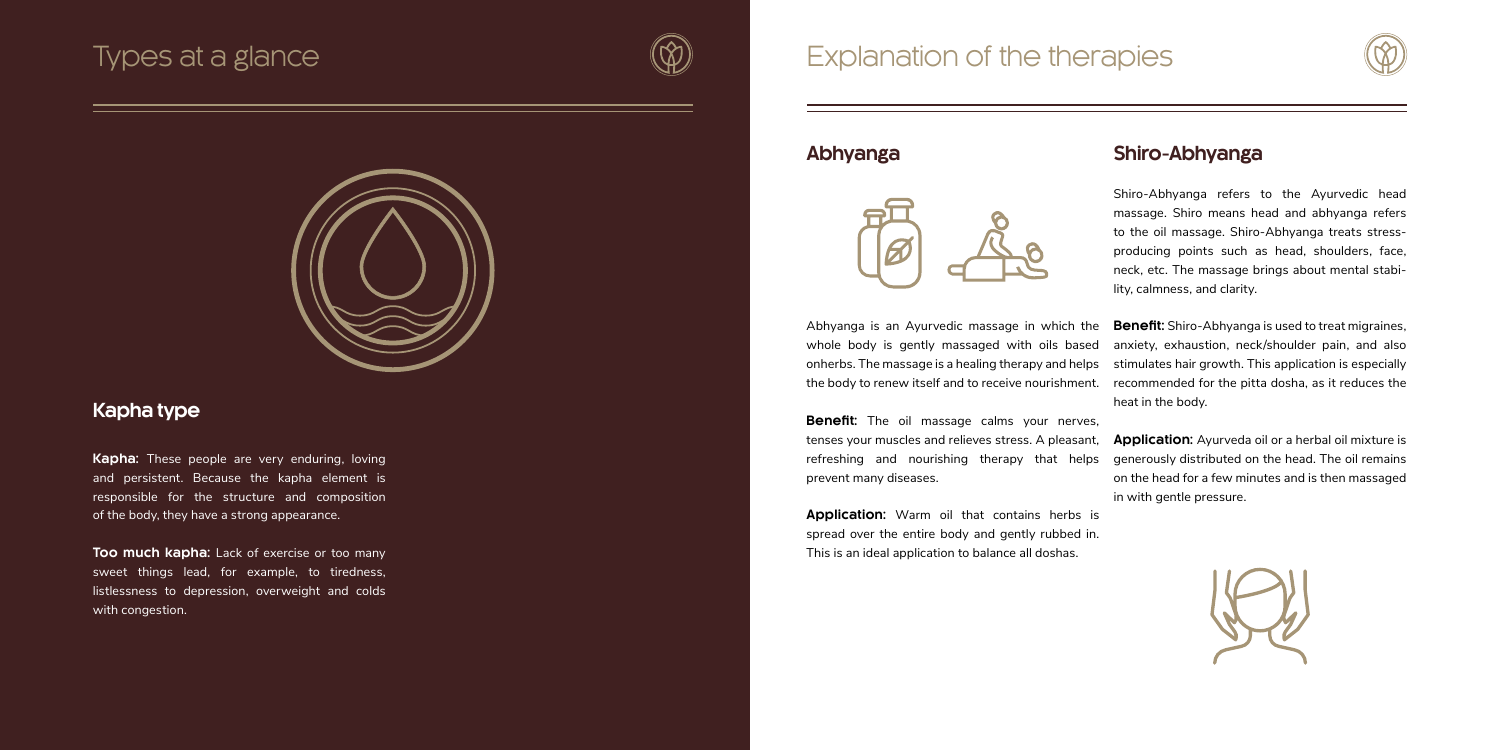### **Shirodhara**

Shriodhara – Shiro means head and dhara means continuous flow. Oil is gently poured on the forehead during the treatment. The doshas are balanced, especially the vata and pitta, which are connected with the nervous system.

**Application:** Lying on one's back, ayurvedic fluid such as oil, water, milk, or coconut water is gently and continuously poured over the forehead of the guest.





**Benefit:** Shirodara is a regenerative therapy used to treat migraines, memory issues, sleeping disorders, and depression. The therapy has a soothing effect on the autonomic nervous system.

> **Benefit:** The face is gently massaged to improve the skin's texture and appearance. Mukabhyanga is a nourishing therapy that improves blood circulation and relaxes the facial muscles. It supports collagen production in order to ensure a healthy, radiant look. The entire shoulder and neck area is also part of the massage. The treatment is also suitable for headaches as well as dark circles and reduces stress.

## **Mukabhyanga**

Mukabhyanga means face and upper body massage and is a beauty therapy in Ayurveda.

**Application:** Oil is applied to the face and gently rubbed in. This stimulates cells and nerves to improve blood circulation.

## Explanation of the therapies  $(\varphi)$  Explanation of the therapies



### **Padabhyanga**

Padabhyanga is a stimulating, calming and revitalising therapy that improves the functioning of the individual organs. Pada means foot.

**Benefit:** This massage offers treatment that reduces pain and stress as the feet are associated with many body organs. A foot massage at the pressure points improves the functioning of the Udvartana is the oldest kapha-reducing therapy. organs connected with the foot. This massage helps with swollen legs, weak ligaments, heart problems, sleeping problems, sprains in the feet and supports balancing the body's fluids.

**Application:** Ghee is applied to the feet and lower legs and gently massaged in with pressure. The pressure points associated with the body's organs are stimulated.





### **Udvartana**

In Ayurveda, this is a weight-reducing treatment whose goal is to get accumulated fat out of the body. The massage with herbal powder and oil relaxes the muscles and balances the doshas.

**Benefit:** Udvartana increases the warmth of the body and breaks down the fat deposits in the body. In addition, the treatment helps to strengthen the whole body. It improves metabolism and supports the circulation of blood in the skin. A wonderful and very effective weight-reducing application.

**Application:** Ayurvedic herbs in powder form are mixed with oil to form a paste and applied to the body. The massage, which runs against hair growth, has a stimulating effect.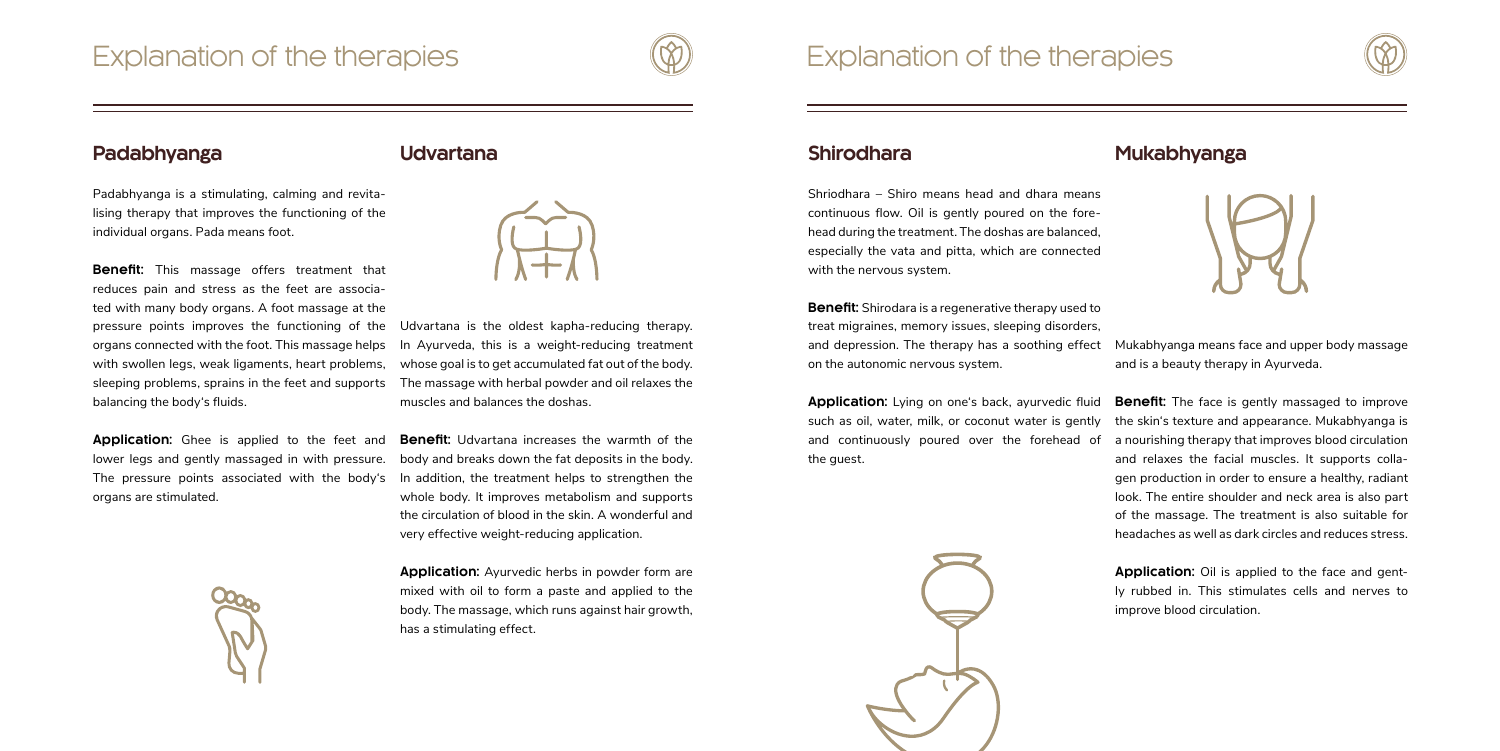### **Colon Vasti**

Vasti is a cleansing following Ayurvedic principles that is not unlike colon cleansing. Vasti is also called basti und means enema in Ayurveda. The vasti supports the body's complete nutrient supply.

**Benefit:** Vasti is one of the most effective therapies in Ayurveda to balance the vata dosha. Vasti acts against constipation, kidney stones, back pain, body and joint pain, and cleanses the intestines and internal organs. It improves sexual function and supports the whole body as it regenerates and renews.

**Benefit:** Removes restlessness and tension from the chest area.



**Application:** The enema is performed with a special device and medicated oil, ghee, or medicated milk.







## **Uro Basti oil bath**

Hrid basti (uro basti) from Sanskrit refers to hridaya, the heart and basti, the container or the holder. This is also known as urobasti (uro  $=$  chest and basti  $=$  to contain something in you). So uro basti is an oil bath in the heart area.

**Application:** A ring (pool) made with chickpea flour dough is placed on the breastbone and filled with herbal oil.

**Benefit:** The oil massage has a relaxing effect on the upper and lower back muscles, relaxes the neck and shoulders and improves blood circulation.

## Explanation of the therapies  $(\varphi)$  Explanation of the therapies



## **Ricinus Pinda**

For this treatment, which calms the vata, fresh ricinus leaves are picked. The leaves are then cut and mixed with grated coconut, lemon, turmeric and mineral salt. This mixture is then fried in sesame oil or medicated oil and then placed in fabric cloths. These are then used to form bags with which the treatment is carried out.

**Benefit:** Leads to improved blood circulation and skin texture. It also strengthens the muscles and has an analgesic effect. In particular, it helps with tension, arthritis, back pain, neck pain, neuralgia and sports injuries.

**Application:** During the treatment, the stamps that are heated to 45 degrees are used to gently pat the active ingredients onto the skin and to rub back of the body and gently rubbed in. them in.

### **Panahasveda**



Panahasveda is an Ayurvedic oil massage that mainly focuses on the back side of the body.

**Application:** Warm oil with herbs is spread on the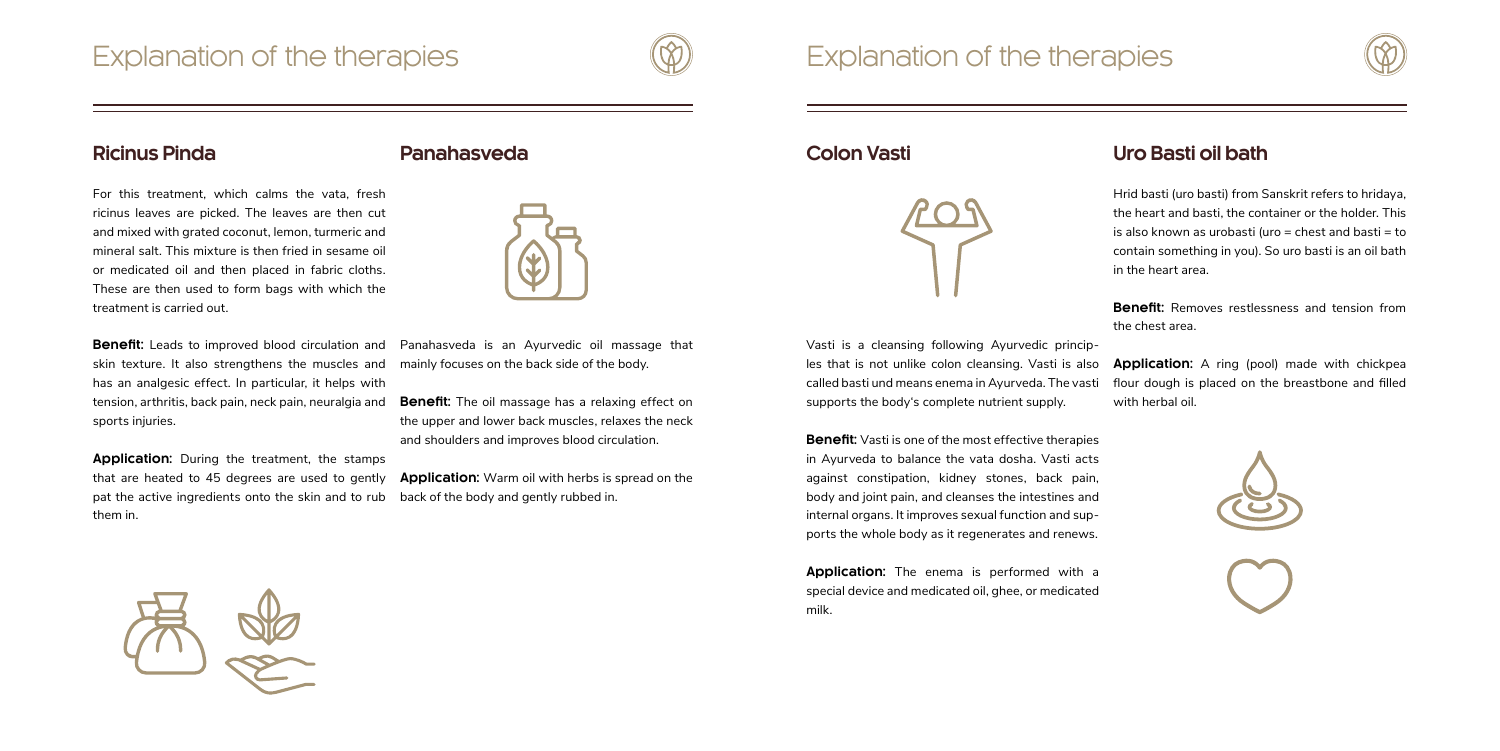## Explanation of the therapies  $(\varphi)$  Explanation of the therapies







Kati means lumbar spine. This oil bath focusses on the back and is complemented by an appropriate massage.

**Benefit:** Relieves pain and tension in the lumbar spine. The application is recommended for the sciatica, among other things.

**Benefit:** Helps with neck cramps and osteochondrosis of the cervical spine.

**Application:** After a short back massage a chickpea flour dough ring is placed on the spine and filled with herbal oil.



### **Grivabasti**

The word griva refers to the cervix and the focus of this oil bath is here.

> **Benefit:** Virechana improves the metabolic processes of the body and supports the healing of metabolic diseases. It cleans and nourishes the internal organs in the lower part of the body. Virechana is also a good therapy for various skin problems.

**Application:** A chickpea flour dough ring is placed on the neck/cervix and with filled with herbal oil

.

### **Virechana**



Virechana is one of the five stages of cleansing therapy in Panchakarma. This is medical cleansing with the aim of balancing pitta-dosha. It brings about a laxative effect to get toxins out of the body.

**Benefit:** As the medicated oil is dripped into the nose, the oil quickly reaches the nerve cells and the tissue in the head area. Nasya supports the five senses, cleanses the respiratory tract, improves the nervous system, concentration and memory.

**Application:** With Virechana, a special oil is taken in on an empty stomach, which has a laxative effect. The internal organs are cleaned and toxins are excreted from the intestines.





## **Nasya**

Nasya is a nasal treatment. This treatment offers a cleansing and detoxification therapy in Ayurveda, in which medicated oil is dripped into the nose. Nasya improves the airways and strengthens the nervous system. It soothes all doshas and is a nourishing therapy for vata.

**Application:** Three to five drops of medicated oil are placed in the nose.

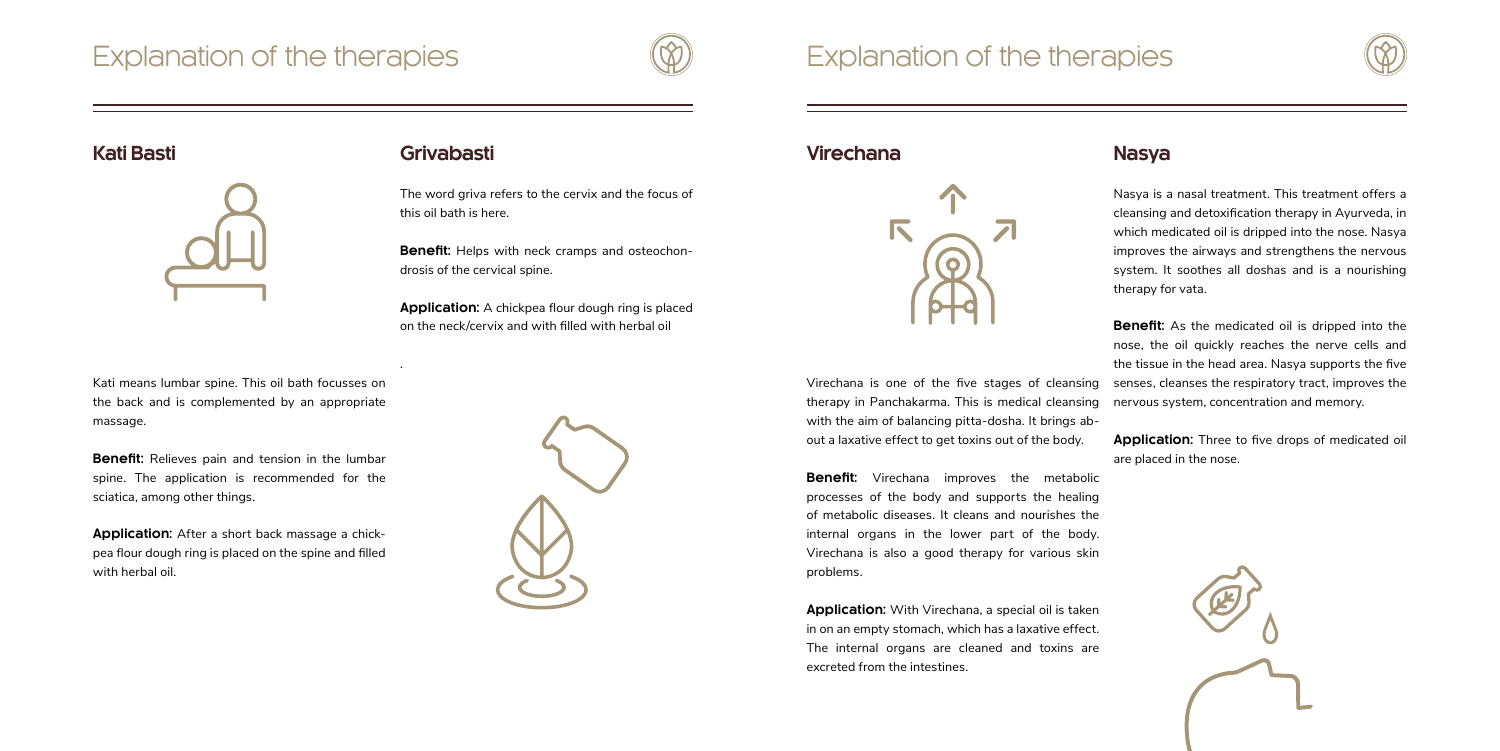## Explanation of the therapies  $(\circled{r})$  Explanation of the therapies



### **Kalari**



This marma-point massage releases blockages and tension patterns throughout the body to reduce pressure and stress in the spine and joints.

**Benefit:** This treatment has a lasting positive effect Kalari elements using specific Kalari oil. on pain, posture, mobility and vitality.

**Application:** Warm, specific Kalari oil is spread on the body and gently rubbed in.

## **Kalari therapy**

**Benefit:** Supports detoxification and allows for deep relaxation.

Intensive Ayurveda treatment for the musculoskeletal system. Ayurveda is optimally supplemented with Kalari therapy, which dissolves blockages and tensions on the myofascial level. The treatment is particularly suitable for relaxing your body cavities and the organs they contain so that they have more space to function more dynamically.

**Benefit:** Improvement of the musculoskeletal system and thus mobility.

**Application:** Ayurvedic treatments combined with

## **Trimurti**

The Trimurti is an Ayurvedic full body pressure point massage.

**Application:** Warm oil that contains herbs is spread over the entire body and gently rubbed in.





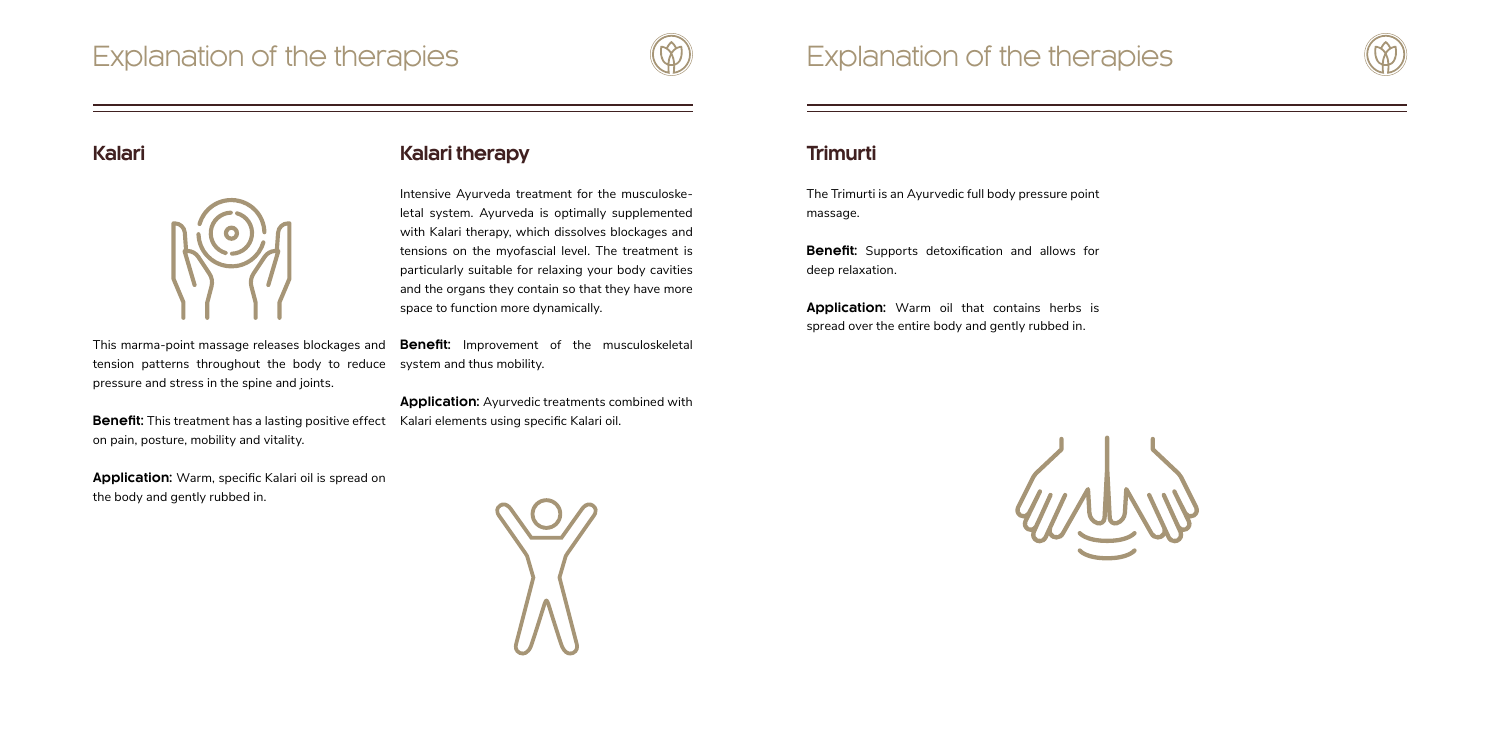## Explanation of the therapies  $(\%)$  Explanation of the therapies



## **Yoga**

## **Surya Namaskara:**

Is one of the most important yoga practices and includes a total of 12 positions. In Sanskrit, surva means ..sun" and namaskara means ..greeting". Practising Surya Namaskara awakens the body's intelligence to get energy directly from the sun. In the Vedic tradition, the sun symbolises consciousness and was practised daily in Indian culture.





## **Yoga Nidra:**

Is a state of consciousness between waking and sleeping. It is a state in which the body is completely relaxed. The practising person easily gets access to his inner world by following the corresponding instructions of the yoga teacher. This state of consciousness differs from meditation. Yoga Nidra is one of the best ways of relaxing deeply and is practised to alleviate symptoms of anxiety, headache, chest pain, abdominal pain, dizziness, palpitations and sweating.

## **Sattva Chikitsa**

Is a yoga therapy in which the postures are supported by a wall. Both beginners as well as advanced practitioners can carry out Sattva Chikitsa. The focus is on a better alignment of the body centre to promote entire body awareness. It is ideal for everybody who wants to strengthen their spine. The spine is associated with the total physical and mental health of the human being.



## **Sattva Chikitsa**



It contains positions or "asanas" which were called Sattva Yoga, "Sequencia Madre" or "mother sequence" by the founder. This method was specially developed for the balance for body and mind and also includes "Pranayama" – breathing techniques, relaxation and meditation. This technique stretches and elongates the entire body.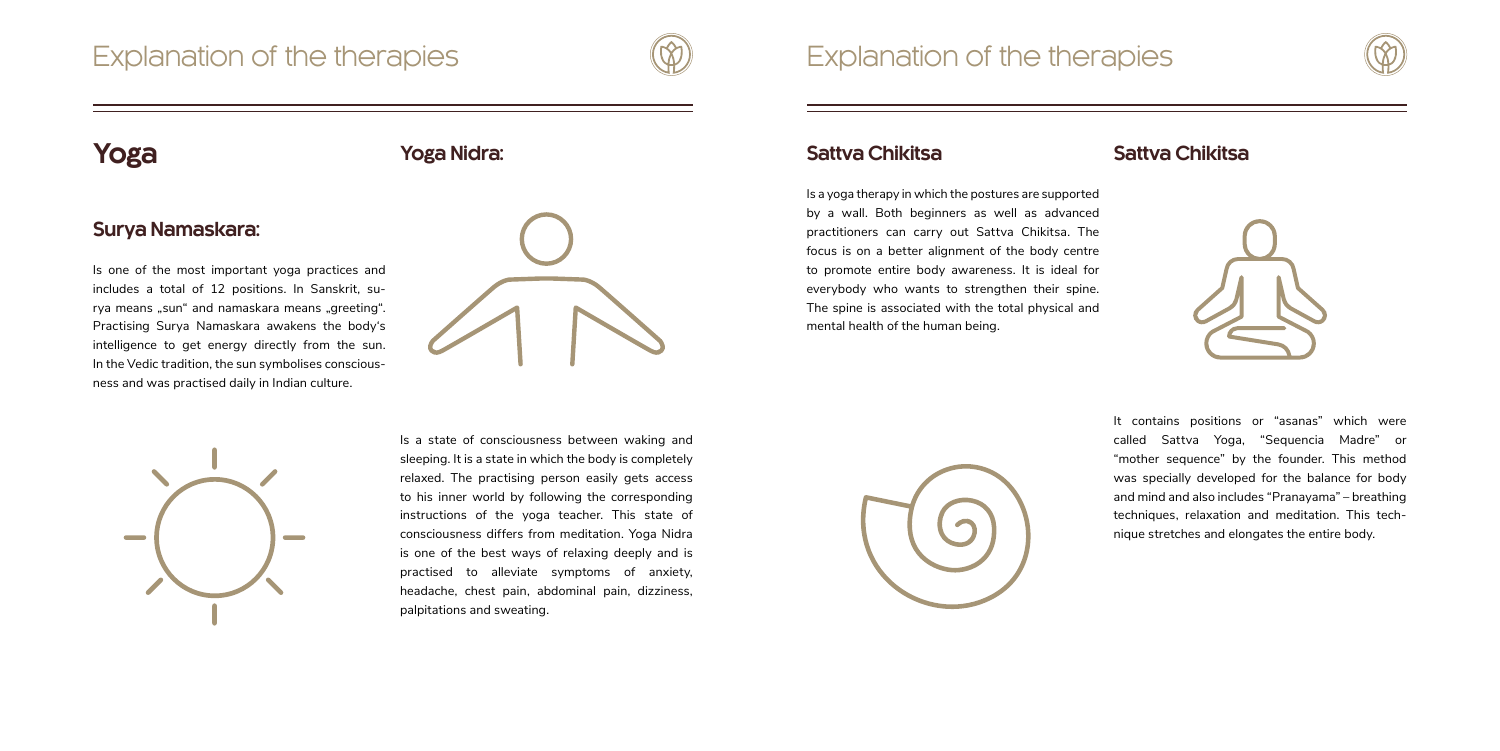## **Energy work**

Energy work is the term for treatment methods that The therapist will perform the energy treatment give the client natural, healing energy frequencies with increased awareness. As is well known, every living being, every matter is light and information – so everything that exists is vibration and energy!

You might feel something like "waves," "warmth" or a "feeling of love", or you might not. Everyone experiences it differently and in their own way, as is best for the person – but it still works on the "spiritual/mental" level.

Energetic treatments support and activate your self-healing powers, promote awareness, joie de vivre and creativity, help to release blockages that manifest themselves in the form of illness, pain and tension, emotional and mental stress.

In order for the energy to really flow, it is advisable to lie down comfortably, close your eyes, and let your thoughts run free.



# **Akupunktur** 99999

and gently wake you up after a given time. We are pleased to offer these wonderful techniques as you journey in your self-healing and self-improvement process.

## **Curandero-lights**

After Starr Fuentes – The Curandero are a tribe of Mexican shamans who use energy, light, and sacred geometry to heal. Their knowledge goes back to the traditions of the Mayas and Aztecs.



**Treatment time:** Acute and urgent complaints must be treated until a clear and distinct change takes place. Chronic complaints and ones that are not urgent can be treated in more than one session – however, change/improvement takes longer.



## **Traditional Chinese medicine**

## **QiGong**

is a Chinese tradition that includes exercise and meditation. It is traditionally practised for relaxation and prevention. The exercises train the ability to concentrate and remember, improve self-awareness, promote a sense of balance and mobility thus leading to an improved body feeling.



**Upon request**  Private yoga classes (60 mins.)

**Upon request** Private Qi Gong classes (60 mins.)

*Current prices and dates can be obtained from the Ashoka cure office.*

Acupuncture is a part of Traditional Chinese Medicine (TCM). It is based on the life energy of the body (Qi), which is based on defined meridia circulates and controls all bodily functions. A disturbed energy flow is responsible for diseases. Attaching needles to acupuncture points on the meridians improves blood circulation and gets the qi flowing again.

A faster result can be achieved by a longer session, which is also cheaper than two short sessions.

*Current prices and dates can be obtained from the Ashoka cure office.*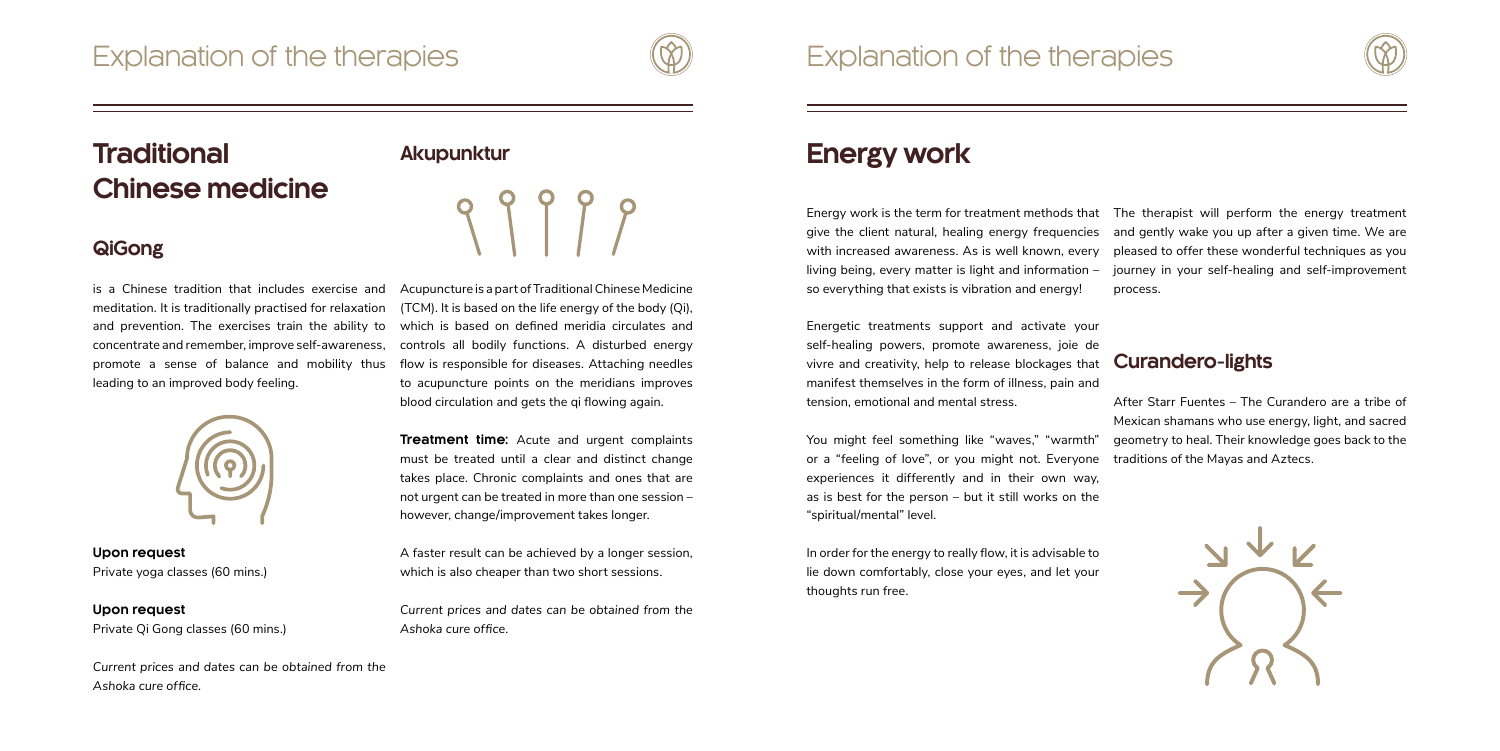## Explanation of the therapies  $(\%)$  Explanation of the therapies



## **EMR – Electromagnetic restoration:**

EMR is used to remove distortions from the body's level of the client. Each colour has its own meaaura field. The aura is distorted when we humans ning and offers a specific opportunity for energy are stressed by personal issues. Each of our 7 transformation. chakras stores unprocessed and unresolved topics, even from the past. Distortions caused by electrical equipment can also be removed by the EMR. Electrical devices cause "holes" in our electromagnetic field, such as high-voltage lines and mobile phone networks. Other distortions arise from negative thought patterns and belief systems. If the thought pattern is "wrong" because people always believe what they see or love, the Healing through reconnection negative experiences repeat themselves without understanding where the cause lies.



### **Chakra-Healing :**

**Reconnective Healing<sup>®</sup>** is not a technique with rules or procedures. It not only includes all known forms of "energy healing", but goes far beyond it.



Associated with the power of the individual chakra colours, an initiated healer works on the body

*Current prices and dates can be obtained from the Ashoka cure office.*

## **RECONNECTIVE HEALING®**

There is a home, a space in which the high vibrations of the new frequencies act. There, body, mind and soul are in balance. There love, light, and inner peace are pervasive. When we come into contact with these healing energies, our self-healing powers can restore this balanced condition. It is tangible, measurable – you can really feel it.

**Reconnective Healing®** means in essence a state of being. As in some kind of equation, healing through reconnection becomes a part of you and you a part of it and thus you are changed forever. Since we are all part of the whole, every change in frequencies affects everything connected with us. From this perspective, Reconnective Healing® is a gift for the evolution of all living things.

*Current prices and dates can be obtained from the Ashoka cure office.*



## **Singing bowl therapy**

A unique experience with Rui Miguel from the "Orquestra Clássica da Madeira".

In a very simplified way, singing bowls are placed on your body (fully tightened) and are carefully struck with a wooden hammer. The gentle and harmonious sounds are picked up by the ear and quickly lead to deep relaxation. The rhythmic sound vibrations are transmitted to the body and generate a fine vibration, which is often referred to as a "massage". Rui Miguel has completed a 3-year training in singing bowl massage according to Peter Hess.

*Current prices and dates can be obtained from the Ashoka cure office.*

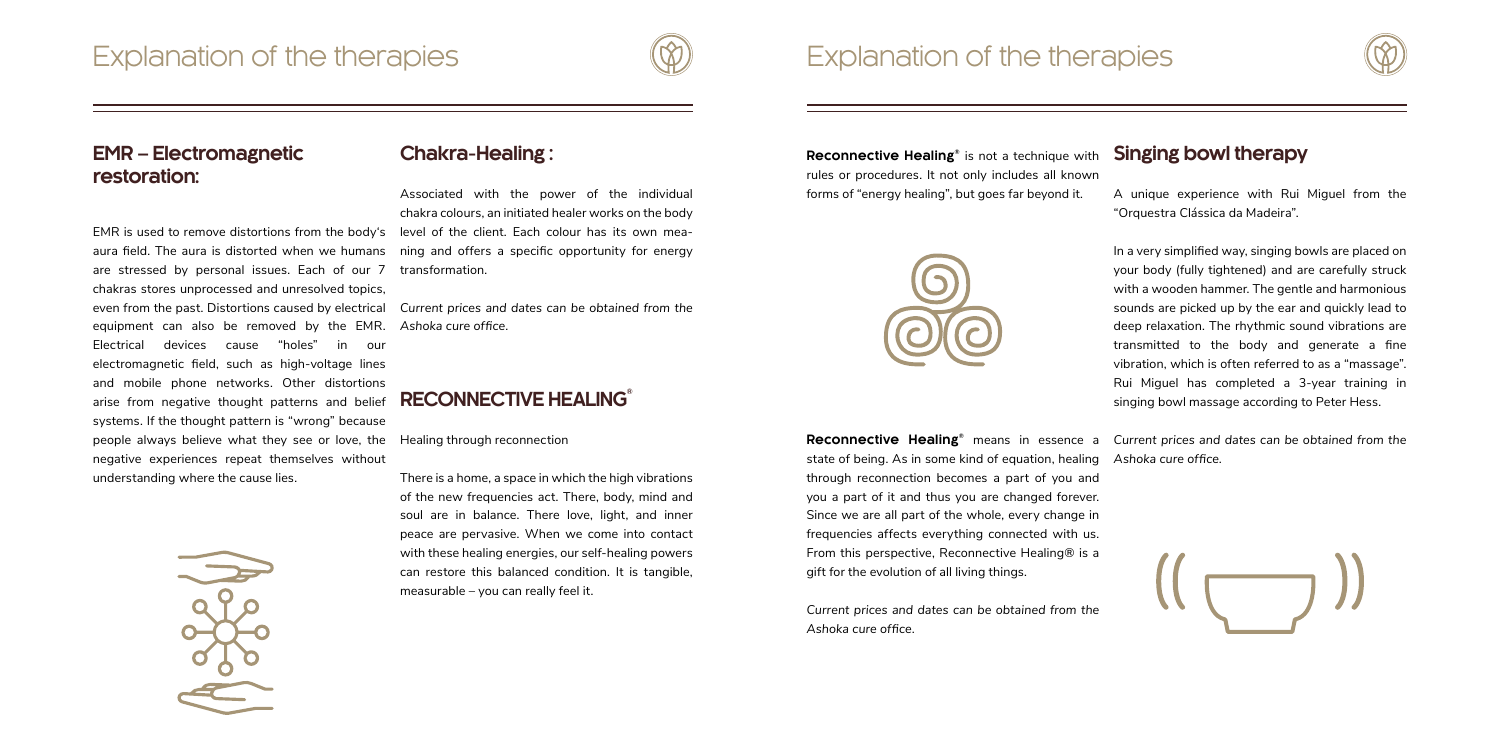## Explanation of the therapies  $(\varphi)$  Explanation of the therapies



## **Cosmetics package – exclusively for our guests**



To round off your treatment, we offer you a special beauty treatment in our Ashoka spa at Hotel Galomar:

The Ayurvedic skin care series "Holistic Essentials" or was put together exclusively with natural and biological ingredients, according to the five **De-Stress:** This sensitive facial treatment includes elements principle and the Ayurveda. Because special massage techniques, herbal creams and face everything that is placed on the skin should be safe masks. Very effective for relieving the body and enough to be placed on the tongue. The skin care mind of stress and making your skin look collection has been registered as an organic wonderfully soft and fresh. producer with the "Organic Farmer's & Grower's Association" of the UK, the world's oldest organic certification association.

Each of the following treatments starts with the cleansing of your face and neck and continues with a peeling, moisturising and/or anti-ageing treatment for your specific skin type.

### **For ladies:**

Luxurious spa manicure (60 mins. without nail polish, 80 mins. with nail polish)

+ Luxurious spa pedicure (60 mins. without nail polish, 80 mins. with nail polish)

**+ Re-Fresh facial treatment:** This unique facial treatment includes a face mask with sandalwood and rose as well as a stimulating facial massage that refreshes, rejuvenates and makes your skin shine.

### **For men:**

Luxurious spa manicure & pedicure

**+ Pure Men:** A vitalising facial treatment that increases, revives and cleanses blood circulation on the skin level with a special herbal mask.

*Ask for the current* **special price** *in our Ashoka cure office.*



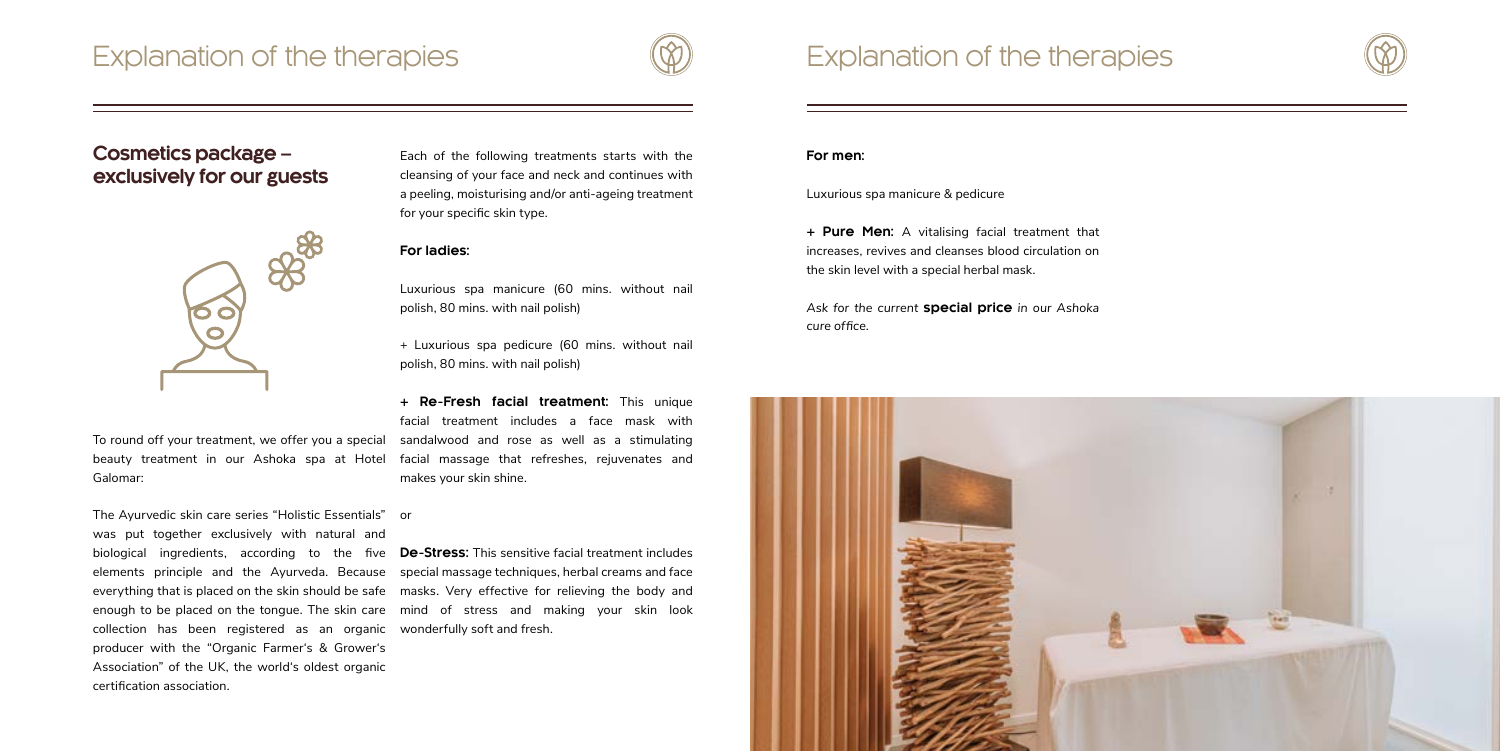